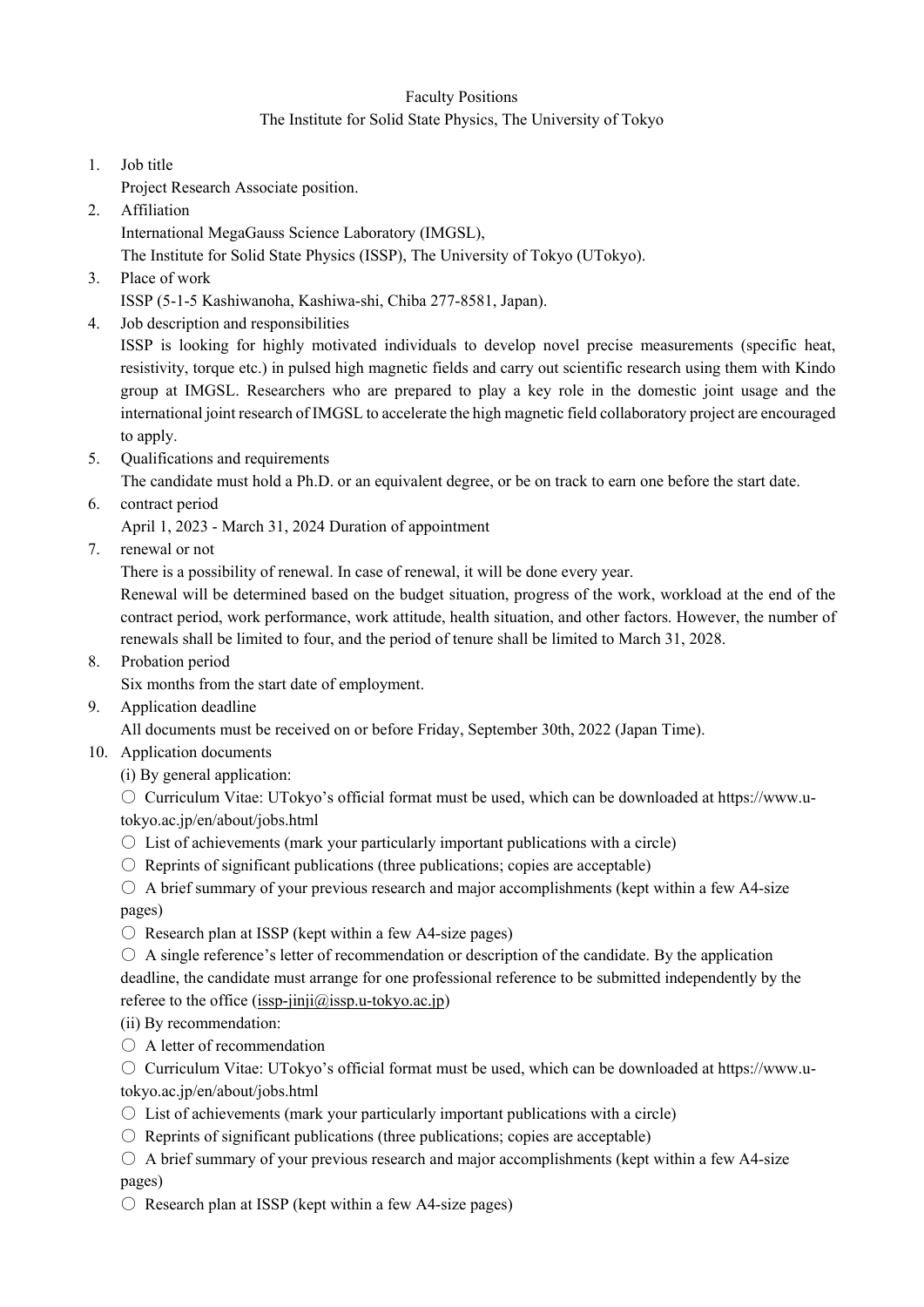## 11. How to submit

All application materials must be received via post or email.

 $\bigcirc$  By post:

Send application materials via simplified registered mail or another trackable delivery service to:

General Affairs Office, The Institute for Solid State Physics, The University of Tokyo, 5-1-5 Kashiwanoha, Kashiwa, Chiba, 277-8581. (Email: issp-jinji@issp.u-tokyo.ac.jp / Telephone: +81-4-7136-3207)

The following must be typed in red on the envelope, "Application documents for Project Research Associate in IMGSL (Kindo group) enclosed" or "Recommendation documents for Project Research Associate in IMGSL (Kindo group) enclosed".

 $\bigcirc$  By email:

To obtain a URL for uploading application documents, send an email to ISSP General Affairs Office (isspjinji@issp.u-tokyo.ac.jp) with the subject line "Application for Project Research Associate in IMGSL (Kindo group)". Then, use the URL provided to upload all of your application documents (For general application, the letter of recommendation or description of the candidate should be submitted directly from the referee to the office). Please get in touch with the office if you do not receive a response to your application documents within three business days of sending them.

## 12. Inquiries

IMGSL, ISSP, UTokyo Professor Koichi Kindo Email: kindo@issp.u-tokyo.ac.jp

13. Employers name

The University of Tokyo.

14. Working hours

Based on the discretionary work system for professional work, working hours are deemed to be 7 hours and 45 minutes per day.

15. Days off

Saturdays, Sundays, national holidays, and end-of-year holidays (December 29<sup>th</sup> to January 3<sup>rd</sup>).

16. Paid leave

Annual paid leave; special paid leave, etc.

17. Salary

The basic salary will be decided after considering the successful candidate's academic and professional background. Commuting allowance (up to 55,000 yen per month).

18. Insurance

Enrollment in the insurance scheme provided by the Mutual Aid Association of MEXT (Ministry of Education, Culture, Sports, Science and Technology) and employment insurance.

19. Others

・The successful candidate will be determined following the ISSP faculty meeting's deliberations. The position will remain vacant if no suitable candidates are identified.

・UTokyo is committed to gender equality in employment and encourages female applicants.

・According to the Foreign Exchange and Foreign Trade Act (FEFTA) and other regulations, if you hold a concurrent position with an overseas organization or receive a substantial amount of income from a foreign government or other sources that restrict the sharing of your research skills and outcomes at UTokyo, you may have difficulty fulfilling your responsibilities as a member of the UTokyo faculty. Any subsequent dual employment and others after assuming the position should be limited to the extent that it does not interfere with the sharing of research skills and outcomes at UTokyo.

・The submitted materials used to fill out the application will not be returned. Your CV will be used solely for the purposes of this application, and your personal information will not be disclosed, transferred, or rented to any third party without your permission.

・The status of measures to prevent second-hand smoke is indoor smoking cessation (establishment of smoking areas).